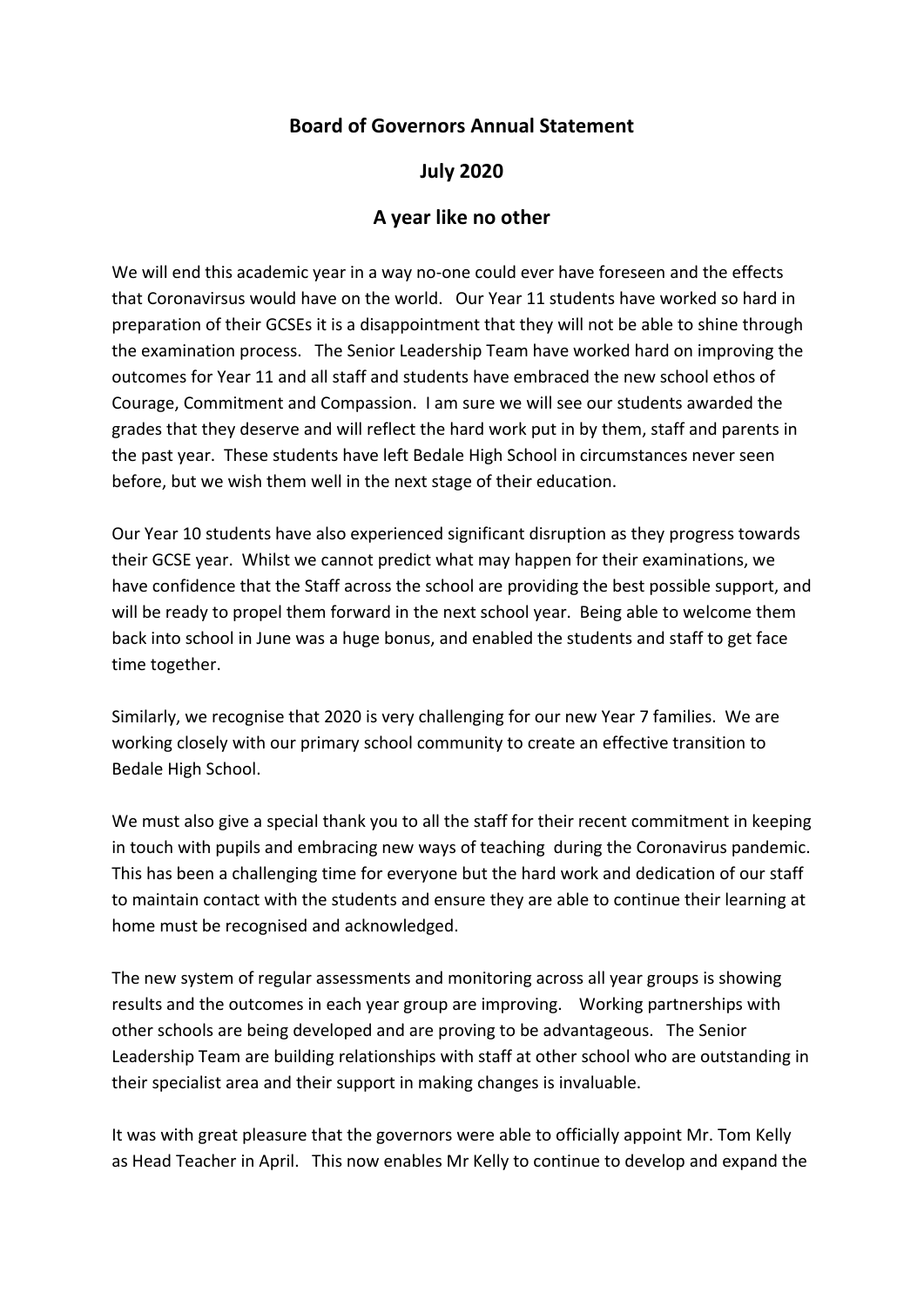plans that he and the Senior Leadership Team have been working on regarding curriculum development within the new Ofsted framework . It will provide continuity for the school as a whole and these plans will help improve consistency in quality of teaching across the school.

In September a new mobile phone policy was introduced to support the improved behaviour of students during classes, reduce any anti social behaviour/bullying via social media and also to encourage students to communicate with each other and spend free time off their phones. This has been well supported by students and parents and most students have respected and adhered to the policy. There has been a significant improvement in students behaviour during school and more students are involved with break and lunchtime activities and the policy is seen as a positive change.

The school has continued to develop the extra curricular offer within school at lunchtime and after school. We have seen clubs such as sports, drama, art, dungeons and dragons, chess and computing. We have been fortunate to have support from the RFU with the running of an after-school rugby club for all year groups. Sadly the fundraising activities the school had planned to take place from March onwards such as the Coast to Coast bike ride, Fun Run, Auction of Promises had to be cancelled due to Coronavirus. These events will be rescheduled for sometime in the future.

Students managed to participate in a number of trips prior to Coronavirus including Duke of Edinburgh activities, overseas trips to Iceland and Belgium and many trips within our local area such as Flamborough, Malham, Sunderland Glass. This along with leadership opportunities within the school such as Sports Leaders, School Council and Fundraising enrich the students time at school and helps to develop other life skills.

## **Governance arrangements**

The full Board of Governors meets at roughly monthly intervals to fulfil its responsibilities. The approved minutes of our meetings can be seen on the school website. Unlike some schools the board does not have sub- committees other than a finance sub committee that was established this year. All its main work is done in the full board. This ensures that all can contribute to school policy and cuts down on the number of separate meetings.

The board has four statutory committees. These cover staff discipline, staff discipline appeals, student discipline and complaints. The Student Discipline Committee has met on 4 occasions. In each case they have endorsed the decisions of the school's leadership. The Board of Governors strongly endorse the schools insistence that students conduct should not undermine the learning of others.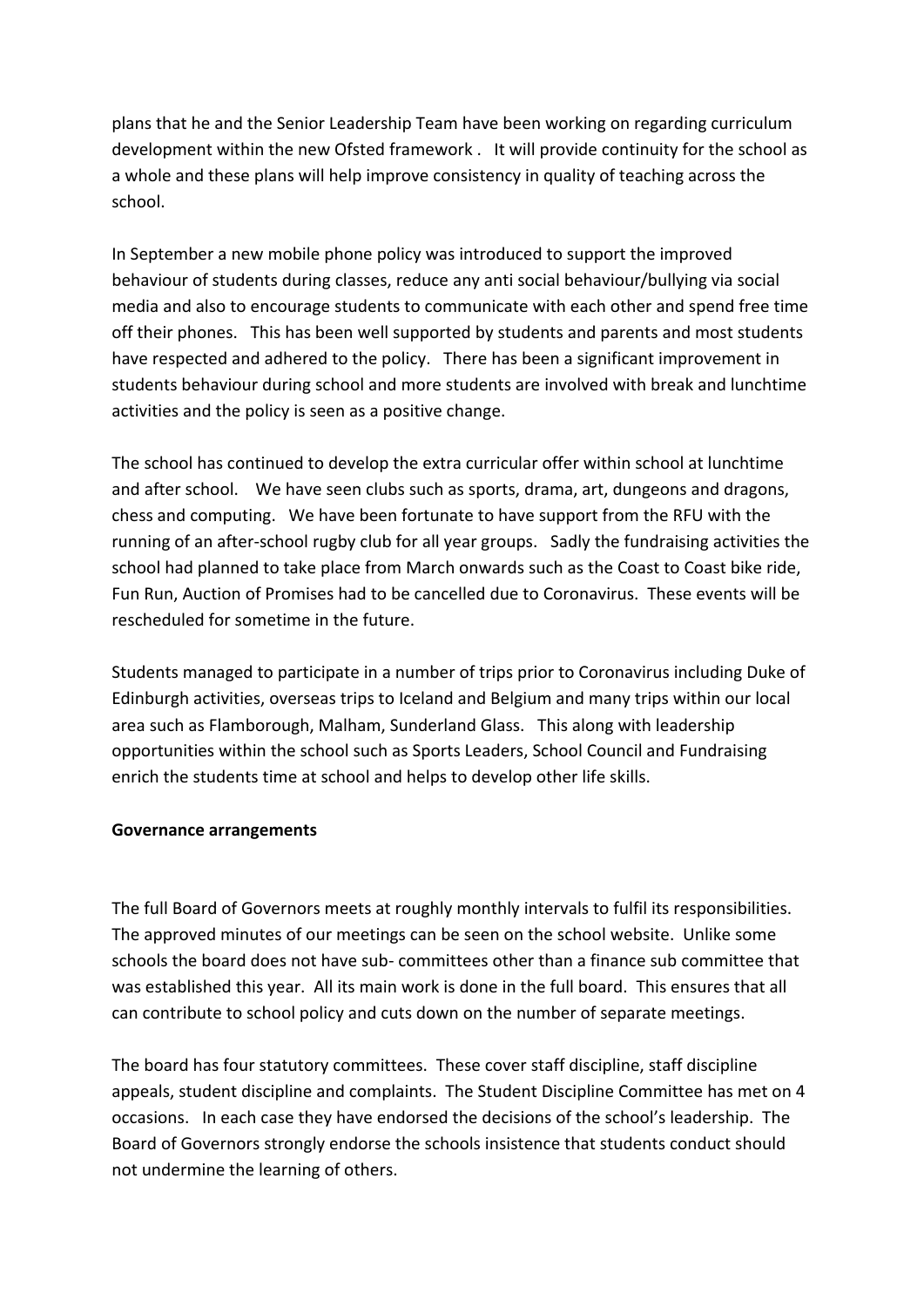All members of the Board continue to visit school regularly to ensure that they see for themselves how the school is doing. Pairs of governors work together to gather detailed information about how the school is improving its performance in respect of:

- The quality of teaching and learning
- Behaviour and Attitudes
- Personal Development
- Leadership and Management

They report on progress to the full Board regularly and ensure that the steps needed to secure good quality in each area are clearly identified.

Governors are volunteers who fulfil their role in their spare time and without any payment. Current members of the board are:

| Name                                         | <b>Type</b>  | Term of<br>Office<br>expires | Register of<br>business<br>interest                                          | Attendance     |
|----------------------------------------------|--------------|------------------------------|------------------------------------------------------------------------------|----------------|
| Steve Ingram<br><b>Co-Chair of Governors</b> |              | 18-04-20                     |                                                                              | $\overline{7}$ |
| Jan Reed<br>Co-Chair of Governors            |              | 17-12-22                     | Husband is<br>Clerk for<br><b>Bedale Town</b><br>Council                     | 9              |
| <b>Andrew Childe</b>                         | <b>Staff</b> | $07 - 02 - 21$               |                                                                              | $\overline{7}$ |
| <b>Katherine Davies</b>                      | Parent       | 04-03-21                     | Leeming RAF<br>Community<br>Primary<br>School - Non-<br>teaching<br>Governor | 8              |
| Linda Donaghy                                | Parent       | 06-11-20                     |                                                                              | 8              |
| David Atkinson                               | Parent       | 18-12.21                     | Romanby<br>Primary<br>School - Co-<br>opted<br>Governor                      | $\overline{4}$ |
| Kate Loughlin                                | Parent       | 21-03-23                     |                                                                              | 8              |
| <b>Guy Watkins</b>                           | Co-opted     | 17-09-22                     |                                                                              | 6              |
| Christine Inchley                            | Co-opted     | 18-03-23                     |                                                                              | 9              |